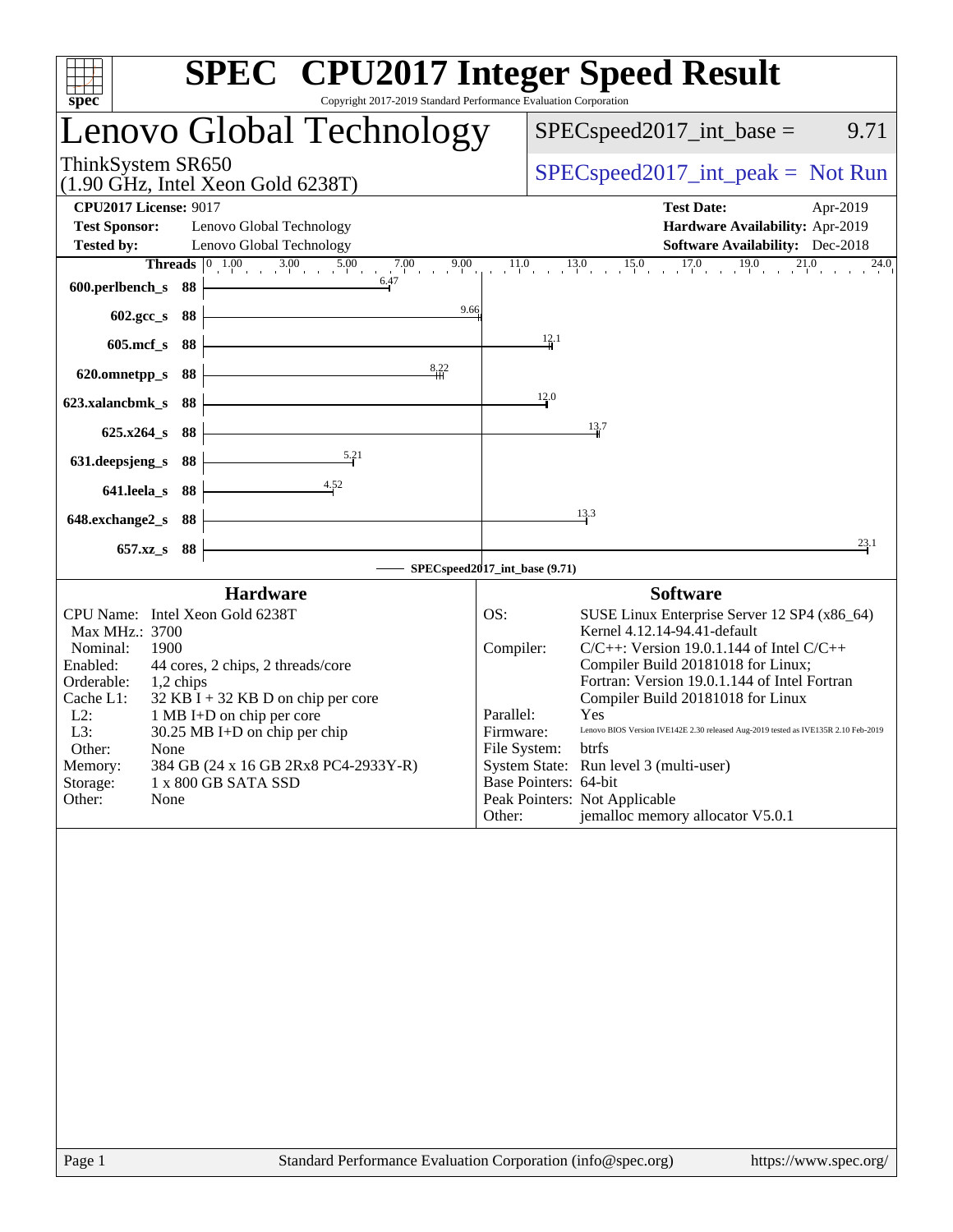

## Lenovo Global Technology

(1.90 GHz, Intel Xeon Gold 6238T)

 $SPEC speed2017\_int\_base =$  9.71

### ThinkSystem SR650  $SPEC speed2017\_int\_peak = Not Run$

**[Test Sponsor:](http://www.spec.org/auto/cpu2017/Docs/result-fields.html#TestSponsor)** Lenovo Global Technology **[Hardware Availability:](http://www.spec.org/auto/cpu2017/Docs/result-fields.html#HardwareAvailability)** Apr-2019 **[Tested by:](http://www.spec.org/auto/cpu2017/Docs/result-fields.html#Testedby)** Lenovo Global Technology **[Software Availability:](http://www.spec.org/auto/cpu2017/Docs/result-fields.html#SoftwareAvailability)** Dec-2018

**[CPU2017 License:](http://www.spec.org/auto/cpu2017/Docs/result-fields.html#CPU2017License)** 9017 **[Test Date:](http://www.spec.org/auto/cpu2017/Docs/result-fields.html#TestDate)** Apr-2019

#### **[Results Table](http://www.spec.org/auto/cpu2017/Docs/result-fields.html#ResultsTable)**

|                             |                |                |       | <b>Base</b>    |             |                |       |                |                |              | <b>Peak</b>    |              |                |              |
|-----------------------------|----------------|----------------|-------|----------------|-------------|----------------|-------|----------------|----------------|--------------|----------------|--------------|----------------|--------------|
| <b>Benchmark</b>            | <b>Threads</b> | <b>Seconds</b> | Ratio | <b>Seconds</b> | Ratio       | <b>Seconds</b> | Ratio | <b>Threads</b> | <b>Seconds</b> | <b>Ratio</b> | <b>Seconds</b> | <b>Ratio</b> | <b>Seconds</b> | <b>Ratio</b> |
| $600.$ perlbench_s          | 88             | 275            | 6.45  | 274            | 6.48        | 274            | 6.47  |                |                |              |                |              |                |              |
| $602.\text{gcc}\_\text{s}$  | 88             | 412            | 9.66  | 417            | 9.56        | 412            | 9.68  |                |                |              |                |              |                |              |
| $605$ .mcf s                | 88             | 389            | 12.1  | 392            | 12.0        | 389            | 12.1  |                |                |              |                |              |                |              |
| 620.omnetpp_s               | 88             | 198            | 8.22  | 201            | 8.11        | 195            | 8.35  |                |                |              |                |              |                |              |
| 623.xalancbmk s             | 88             | 118            | 12.0  | 119            | <b>12.0</b> | 119            | 11.9  |                |                |              |                |              |                |              |
| 625.x264 s                  | 88             | 128            | 13.8  | <u>128</u>     | 13.7        | 129            | 13.7  |                |                |              |                |              |                |              |
| 631.deepsjeng_s             | 88             | 275            | 5.20  | 275            | 5.21        | 275            | 5.22  |                |                |              |                |              |                |              |
| 641.leela s                 | 88             | 377            | 4.52  | 377            | 4.52        | 377            | 4.52  |                |                |              |                |              |                |              |
| 648.exchange2_s             | 88             | 220            | 13.4  | 221            | 13.3        | 220            | 13.3  |                |                |              |                |              |                |              |
| $657.xz$ <sub>S</sub>       | 88             | 267            | 23.1  | 267            | 23.1        | 268            | 23.1  |                |                |              |                |              |                |              |
| $SPEC speed2017$ int base = |                |                | 9.71  |                |             |                |       |                |                |              |                |              |                |              |

**[SPECspeed2017\\_int\\_peak =](http://www.spec.org/auto/cpu2017/Docs/result-fields.html#SPECspeed2017intpeak) Not Run**

Results appear in the [order in which they were run.](http://www.spec.org/auto/cpu2017/Docs/result-fields.html#RunOrder) Bold underlined text [indicates a median measurement.](http://www.spec.org/auto/cpu2017/Docs/result-fields.html#Median)

#### **[Operating System Notes](http://www.spec.org/auto/cpu2017/Docs/result-fields.html#OperatingSystemNotes)**

Stack size set to unlimited using "ulimit -s unlimited"

### **[General Notes](http://www.spec.org/auto/cpu2017/Docs/result-fields.html#GeneralNotes)**

Environment variables set by runcpu before the start of the run: KMP AFFINITY = "granularity=fine, scatter" LD\_LIBRARY\_PATH = "/home/cpu2017-1.0.5-ic19.0u1/lib/intel64" LD\_LIBRARY\_PATH = "\$LD\_LIBRARY\_PATH:/home/cpu2017-1.0.5-ic19.0u1/je5.0.1-64" OMP\_STACKSIZE = "192M" Binaries compiled on a system with 1x Intel Core i9-7900X CPU + 32GB RAM memory using Redhat Enterprise Linux 7.5 Transparent Huge Pages enabled by default Prior to runcpu invocation Filesystem page cache synced and cleared with: sync; echo 3> /proc/sys/vm/drop\_caches NA: The test sponsor attests, as of date of publication, that CVE-2017-5754 (Meltdown) is mitigated in the system as tested and documented. Yes: The test sponsor attests, as of date of publication, that CVE-2017-5753 (Spectre variant 1) is mitigated in the system as tested and documented. Yes: The test sponsor attests, as of date of publication, that CVE-2017-5715 (Spectre variant 2) is mitigated in the system as tested and documented. Yes: The test sponsor attests, as of date of publication, that CVE-2018-3640 (Spectre variant 3a) is mitigated in the system as tested and documented. Yes: The test sponsor attests, as of date of publication, that CVE-2018-3639 (Spectre variant 4) is mitigated in the system as tested and documented. jemalloc, a general purpose malloc implementation built with the RedHat Enterprise 7.5, and the system compiler gcc 4.8.5 **(Continued on next page)**

| Standard Performance Evaluation Corporation (info@spec.org)<br>Page 2 | https://www.spec.org/ |
|-----------------------------------------------------------------------|-----------------------|
|-----------------------------------------------------------------------|-----------------------|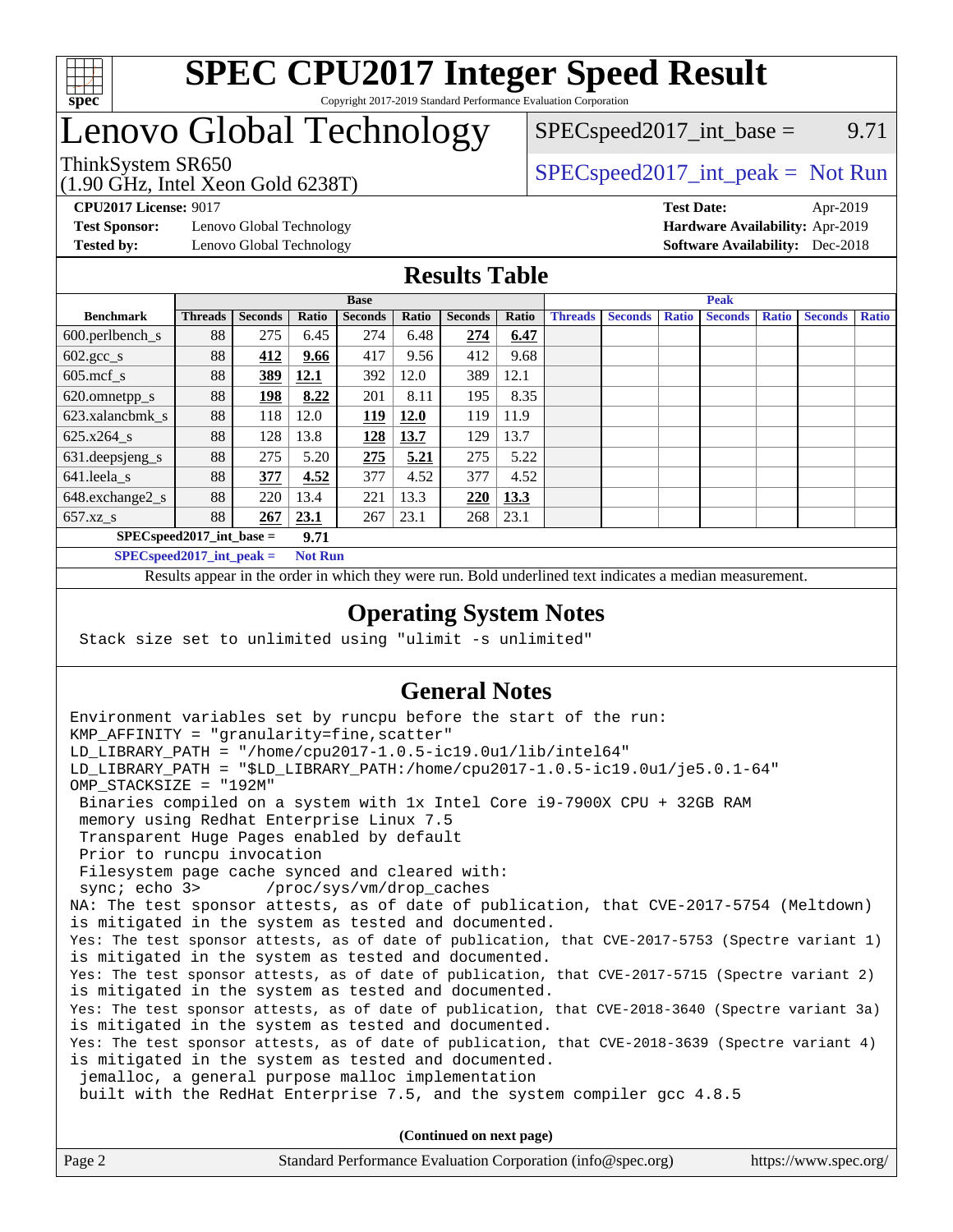

## Lenovo Global Technology

ThinkSystem SR650  $SPEC speed2017\_int\_peak = Not Run$ 

 $SPEC speed2017\_int\_base =$  9.71

(1.90 GHz, Intel Xeon Gold 6238T)

**[Test Sponsor:](http://www.spec.org/auto/cpu2017/Docs/result-fields.html#TestSponsor)** Lenovo Global Technology **[Hardware Availability:](http://www.spec.org/auto/cpu2017/Docs/result-fields.html#HardwareAvailability)** Apr-2019 **[Tested by:](http://www.spec.org/auto/cpu2017/Docs/result-fields.html#Testedby)** Lenovo Global Technology **[Software Availability:](http://www.spec.org/auto/cpu2017/Docs/result-fields.html#SoftwareAvailability)** Dec-2018

**[CPU2017 License:](http://www.spec.org/auto/cpu2017/Docs/result-fields.html#CPU2017License)** 9017 **[Test Date:](http://www.spec.org/auto/cpu2017/Docs/result-fields.html#TestDate)** Apr-2019

### **[General Notes \(Continued\)](http://www.spec.org/auto/cpu2017/Docs/result-fields.html#GeneralNotes)**

sources available from jemalloc.net or <https://github.com/jemalloc/jemalloc/releases>

#### **[Platform Notes](http://www.spec.org/auto/cpu2017/Docs/result-fields.html#PlatformNotes)**

Page 3 Standard Performance Evaluation Corporation [\(info@spec.org\)](mailto:info@spec.org) <https://www.spec.org/> BIOS configuration: Choose Operating Mode set to Maximum Performance Choose Operating Mode set to Custom Mode C-states set to Legacy Sysinfo program /home/cpu2017-1.0.5-ic19.0u1/bin/sysinfo Rev: r5974 of 2018-05-19 9bcde8f2999c33d61f64985e45859ea9 running on linux-gf3m Fri Apr 26 09:54:40 2019 SUT (System Under Test) info as seen by some common utilities. For more information on this section, see <https://www.spec.org/cpu2017/Docs/config.html#sysinfo> From /proc/cpuinfo model name : Intel(R) Xeon(R) Gold 6238T CPU @ 1.90GHz 2 "physical id"s (chips) 88 "processors" cores, siblings (Caution: counting these is hw and system dependent. The following excerpts from /proc/cpuinfo might not be reliable. Use with caution.) cpu cores : 22 siblings : 44 physical 0: cores 0 1 2 3 4 5 8 9 10 11 12 16 17 18 19 20 21 24 25 26 27 28 physical 1: cores 0 1 2 3 4 5 8 9 10 11 12 16 17 18 19 20 21 24 25 26 27 28 From lscpu: Architecture: x86\_64 CPU op-mode(s): 32-bit, 64-bit Byte Order: Little Endian  $CPU(s):$  88 On-line CPU(s) list: 0-87 Thread(s) per core: 2 Core(s) per socket: 22 Socket(s): 2 NUMA node(s): 2 Vendor ID: GenuineIntel CPU family: 6 Model: 85 Model name: Intel(R) Xeon(R) Gold 6238T CPU @ 1.90GHz Stepping: 6 CPU MHz: 1900.000 CPU max MHz: 3700.0000 CPU min MHz: 800.0000 BogoMIPS: 3800.00 **(Continued on next page)**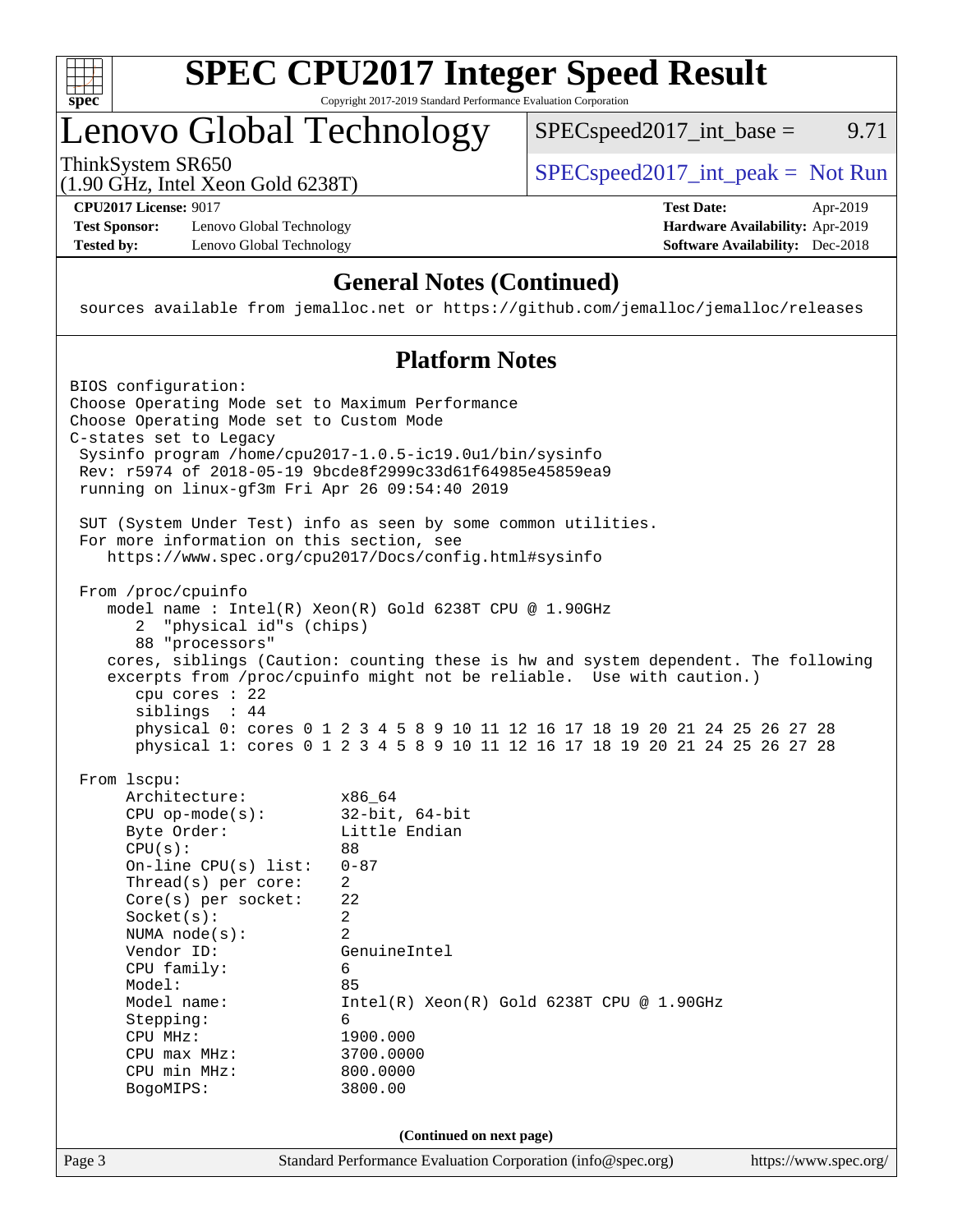

Lenovo Global Technology

 $SPEC speed2017\_int\_base =$  9.71

(1.90 GHz, Intel Xeon Gold 6238T)

ThinkSystem SR650<br>  $\begin{array}{r} \text{SPEC speed2017\_int\_peak = Not Run} \\ \text{SPEC speed2017\_int\_peak = Not Run} \end{array}$ 

**[CPU2017 License:](http://www.spec.org/auto/cpu2017/Docs/result-fields.html#CPU2017License)** 9017 **[Test Date:](http://www.spec.org/auto/cpu2017/Docs/result-fields.html#TestDate)** Apr-2019

**[Test Sponsor:](http://www.spec.org/auto/cpu2017/Docs/result-fields.html#TestSponsor)** Lenovo Global Technology **[Hardware Availability:](http://www.spec.org/auto/cpu2017/Docs/result-fields.html#HardwareAvailability)** Apr-2019 **[Tested by:](http://www.spec.org/auto/cpu2017/Docs/result-fields.html#Testedby)** Lenovo Global Technology **[Software Availability:](http://www.spec.org/auto/cpu2017/Docs/result-fields.html#SoftwareAvailability)** Dec-2018

#### **[Platform Notes \(Continued\)](http://www.spec.org/auto/cpu2017/Docs/result-fields.html#PlatformNotes)**

| Virtualization:         | $VT - x$          |
|-------------------------|-------------------|
| $L1d$ cache:            | 32K               |
| Lli cache:              | 32K               |
| $L2$ cache:             | 1024K             |
| $L3$ cache:             | 30976K            |
| NUMA $node0$ $CPU(s)$ : | $0 - 21, 44 - 65$ |
| NUMA $node1$ $CPU(s)$ : | $22 - 43,66 - 87$ |
| Flags:                  | fnu vme de ns     |

e de pse tsc msr pae mce cx8 apic sep mtrr pge mca cmov pat pse36 clflush dts acpi mmx fxsr sse sse2 ss ht tm pbe syscall nx pdpe1gb rdtscp lm constant\_tsc art arch\_perfmon pebs bts rep\_good nopl xtopology nonstop\_tsc cpuid aperfmperf pni pclmulqdq dtes64 monitor ds\_cpl vmx smx est tm2 ssse3 sdbg fma cx16 xtpr pdcm pcid dca sse4\_1 sse4\_2 x2apic movbe popcnt tsc\_deadline\_timer aes xsave avx f16c rdrand lahf\_lm abm 3dnowprefetch cpuid\_fault epb cat\_l3 cdp\_l3 invpcid\_single ssbd mba ibrs ibpb stibp tpr\_shadow vnmi flexpriority ept vpid fsgsbase tsc\_adjust bmi1 hle avx2 smep bmi2 erms invpcid rtm cqm mpx rdt\_a avx512f avx512dq rdseed adx smap clflushopt clwb intel\_pt avx512cd avx512bw avx512vl xsaveopt xsavec xgetbv1 xsaves cqm\_llc cqm\_occup\_llc cqm\_mbm\_total cqm\_mbm\_local dtherm ida arat pln pts pku ospke avx512\_vnni flush\_l1d arch\_capabilities

 /proc/cpuinfo cache data cache size : 30976 KB

 From numactl --hardware WARNING: a numactl 'node' might or might not correspond to a physical chip. available: 2 nodes (0-1) node 0 cpus: 0 1 2 3 4 5 6 7 8 9 10 11 12 13 14 15 16 17 18 19 20 21 44 45 46 47 48 49 50 51 52 53 54 55 56 57 58 59 60 61 62 63 64 65 node 0 size: 193118 MB node 0 free: 192696 MB node 1 cpus: 22 23 24 25 26 27 28 29 30 31 32 33 34 35 36 37 38 39 40 41 42 43 66 67 68 69 70 71 72 73 74 75 76 77 78 79 80 81 82 83 84 85 86 87 node 1 size: 193475 MB node 1 free: 192609 MB node distances: node 0 1 0: 10 21 1: 21 10 From /proc/meminfo MemTotal: 395872604 kB HugePages\_Total: 0 Hugepagesize: 2048 kB From /etc/\*release\* /etc/\*version\* SuSE-release:

 SUSE Linux Enterprise Server 12 (x86\_64) VERSION = 12

**(Continued on next page)**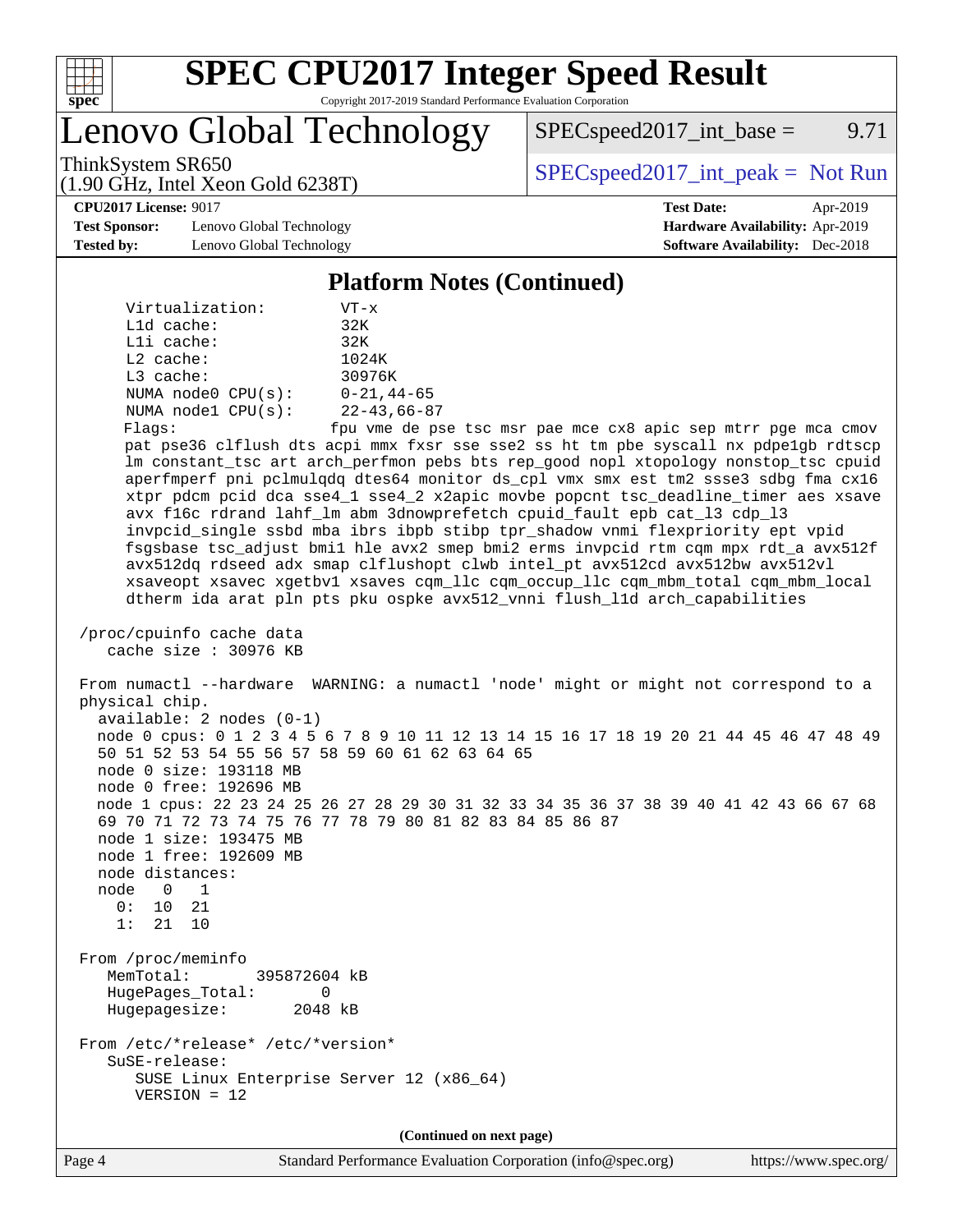

# **[SPEC CPU2017 Integer Speed Result](http://www.spec.org/auto/cpu2017/Docs/result-fields.html#SPECCPU2017IntegerSpeedResult)**

Copyright 2017-2019 Standard Performance Evaluation Corporation

Lenovo Global Technology

ThinkSystem SR650<br>(1.00 GHz, Intel Year Gald 6238T) [SPECspeed2017\\_int\\_peak =](http://www.spec.org/auto/cpu2017/Docs/result-fields.html#SPECspeed2017intpeak) Not Run

 $SPEC speed2017\_int\_base =$  9.71

(1.90 GHz, Intel Xeon Gold 6238T)

**[CPU2017 License:](http://www.spec.org/auto/cpu2017/Docs/result-fields.html#CPU2017License)** 9017 **[Test Date:](http://www.spec.org/auto/cpu2017/Docs/result-fields.html#TestDate)** Apr-2019 **[Test Sponsor:](http://www.spec.org/auto/cpu2017/Docs/result-fields.html#TestSponsor)** Lenovo Global Technology **[Hardware Availability:](http://www.spec.org/auto/cpu2017/Docs/result-fields.html#HardwareAvailability)** Apr-2019

**[Tested by:](http://www.spec.org/auto/cpu2017/Docs/result-fields.html#Testedby)** Lenovo Global Technology **[Software Availability:](http://www.spec.org/auto/cpu2017/Docs/result-fields.html#SoftwareAvailability)** Dec-2018

#### **[Platform Notes \(Continued\)](http://www.spec.org/auto/cpu2017/Docs/result-fields.html#PlatformNotes)**

| PATCHLEVEL = $4$                                                                                                   |
|--------------------------------------------------------------------------------------------------------------------|
| # This file is deprecated and will be removed in a future service pack or release.                                 |
| # Please check /etc/os-release for details about this release.<br>os-release:                                      |
| NAME="SLES"                                                                                                        |
| VERSION="12-SP4"                                                                                                   |
| VERSION ID="12.4"                                                                                                  |
| PRETTY_NAME="SUSE Linux Enterprise Server 12 SP4"                                                                  |
| ID="sles"<br>$ANSI$ _COLOR=" $0:32$ "                                                                              |
| CPE_NAME="cpe:/o:suse:sles:12:sp4"                                                                                 |
| uname $-a$ :                                                                                                       |
| Linux linux-gf3m 4.12.14-94.41-default #1 SMP Wed Oct 31 12:25:04 UTC 2018 (3090901)                               |
| x86_64 x86_64 x86_64 GNU/Linux                                                                                     |
| Kernel self-reported vulnerability status:                                                                         |
| CVE-2017-5754 (Meltdown):<br>Not affected                                                                          |
| CVE-2017-5753 (Spectre variant 1): Mitigation: __user pointer sanitization                                         |
| CVE-2017-5715 (Spectre variant 2): Mitigation: Indirect Branch Restricted Speculation,                             |
| IBPB, IBRS_FW                                                                                                      |
| run-level 3 Apr 26 09:51                                                                                           |
| SPEC is set to: /home/cpu2017-1.0.5-ic19.0u1                                                                       |
| Filesystem Type Size Used Avail Use% Mounted on                                                                    |
| /dev/sda2<br>btrfs 744G 31G 713G<br>5% /home                                                                       |
| Additional information from dmidecode follows. WARNING: Use caution when you interpret                             |
| this section. The 'dmidecode' program reads system data which is "intended to allow                                |
| hardware to be accurately determined", but the intent may not be met, as there are                                 |
| frequent changes to hardware, firmware, and the "DMTF SMBIOS" standard.<br>BIOS Lenovo -[IVE135R-2.10]- 02/27/2019 |
| Memory:                                                                                                            |
| 24x Samsung M393A2K43CB2-CVF 16 GB 2 rank 2933                                                                     |
| (End of data from sysinfo program)                                                                                 |
|                                                                                                                    |
| <b>Compiler Version Notes</b>                                                                                      |
|                                                                                                                    |
| 600.perlbench_s(base) 602.gcc_s(base) 605.mcf_s(base) 625.x264_s(base)<br>CC<br>$657.xz_s(base)$                   |
| Intel(R) C Intel(R) 64 Compiler for applications running on Intel(R) 64,                                           |
| (Continued on next page)                                                                                           |
| Page 5<br>Standard Performance Evaluation Corporation (info@spec.org)<br>https://www.spec.org/                     |
|                                                                                                                    |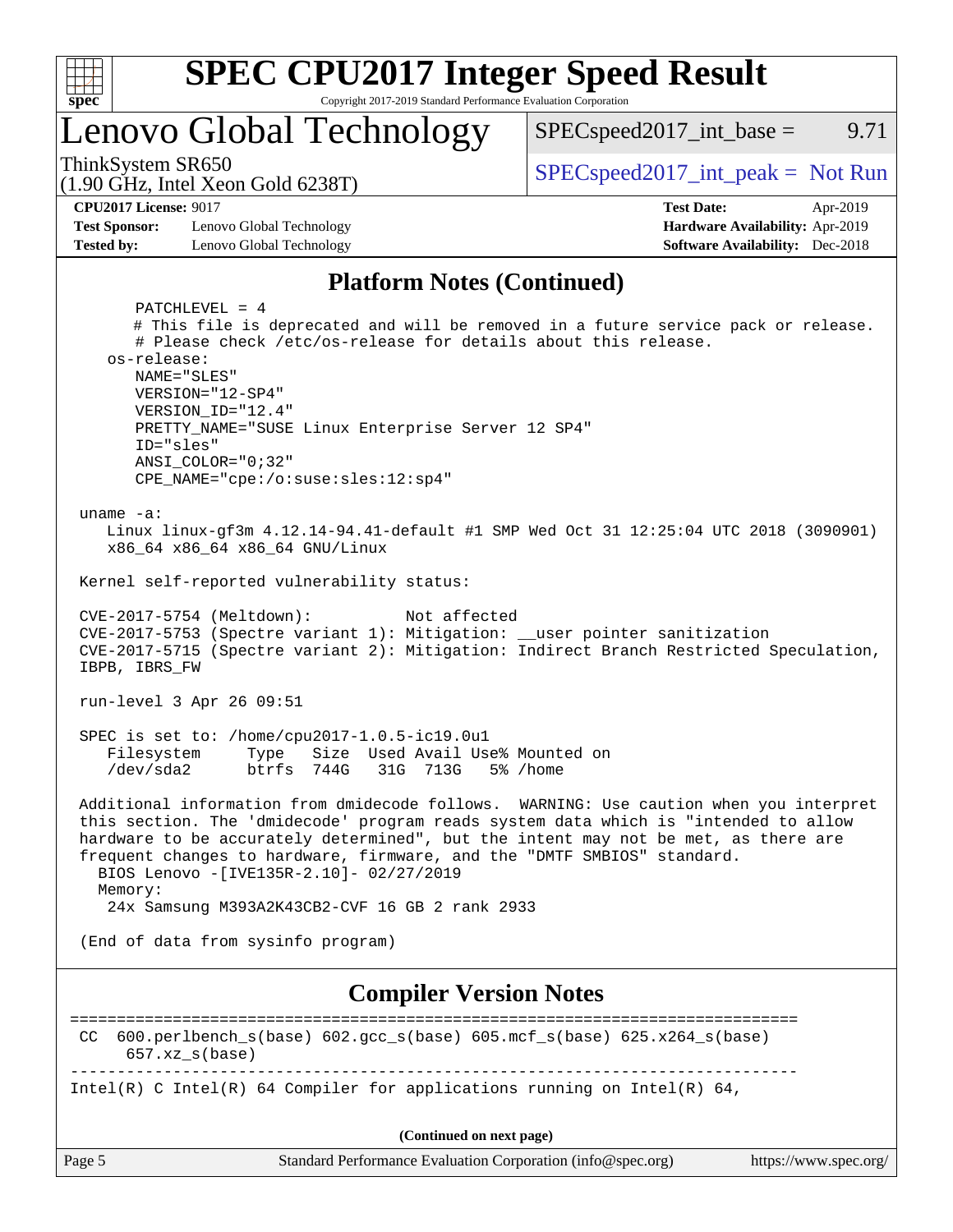

## Lenovo Global Technology

ThinkSystem SR650  $SPEC speed2017\_int\_peak = Not Run$ 

(1.90 GHz, Intel Xeon Gold 6238T)

 $SPEC speed2017\_int\_base =$  9.71

**[Test Sponsor:](http://www.spec.org/auto/cpu2017/Docs/result-fields.html#TestSponsor)** Lenovo Global Technology **[Hardware Availability:](http://www.spec.org/auto/cpu2017/Docs/result-fields.html#HardwareAvailability)** Apr-2019 **[Tested by:](http://www.spec.org/auto/cpu2017/Docs/result-fields.html#Testedby)** Lenovo Global Technology **[Software Availability:](http://www.spec.org/auto/cpu2017/Docs/result-fields.html#SoftwareAvailability)** Dec-2018

**[CPU2017 License:](http://www.spec.org/auto/cpu2017/Docs/result-fields.html#CPU2017License)** 9017 **[Test Date:](http://www.spec.org/auto/cpu2017/Docs/result-fields.html#TestDate)** Apr-2019

### **[Compiler Version Notes \(Continued\)](http://www.spec.org/auto/cpu2017/Docs/result-fields.html#CompilerVersionNotes)**

| Version 19.0.1.144 Build 20181018<br>Copyright (C) 1985-2018 Intel Corporation. All rights reserved.                                                                                   |  |
|----------------------------------------------------------------------------------------------------------------------------------------------------------------------------------------|--|
| CXXC 620.omnetpp $s(base)$ 623.xalancbmk $s(base)$ 631.deepsjeng $s(base)$<br>$641.$ leela $s(base)$                                                                                   |  |
| Intel(R) C++ Intel(R) 64 Compiler for applications running on Intel(R) 64,<br>Version 19.0.1.144 Build 20181018<br>Copyright (C) 1985-2018 Intel Corporation. All rights reserved.     |  |
| FC 648.exchange2 s(base)                                                                                                                                                               |  |
| Intel(R) Fortran Intel(R) 64 Compiler for applications running on Intel(R)<br>64, Version 19.0.1.144 Build 20181018<br>Copyright (C) 1985-2018 Intel Corporation. All rights reserved. |  |

## **[Base Compiler Invocation](http://www.spec.org/auto/cpu2017/Docs/result-fields.html#BaseCompilerInvocation)**

[C benchmarks](http://www.spec.org/auto/cpu2017/Docs/result-fields.html#Cbenchmarks): [icc -m64 -std=c11](http://www.spec.org/cpu2017/results/res2019q3/cpu2017-20190708-16014.flags.html#user_CCbase_intel_icc_64bit_c11_33ee0cdaae7deeeab2a9725423ba97205ce30f63b9926c2519791662299b76a0318f32ddfffdc46587804de3178b4f9328c46fa7c2b0cd779d7a61945c91cd35)

[C++ benchmarks:](http://www.spec.org/auto/cpu2017/Docs/result-fields.html#CXXbenchmarks) [icpc -m64](http://www.spec.org/cpu2017/results/res2019q3/cpu2017-20190708-16014.flags.html#user_CXXbase_intel_icpc_64bit_4ecb2543ae3f1412ef961e0650ca070fec7b7afdcd6ed48761b84423119d1bf6bdf5cad15b44d48e7256388bc77273b966e5eb805aefd121eb22e9299b2ec9d9)

[Fortran benchmarks](http://www.spec.org/auto/cpu2017/Docs/result-fields.html#Fortranbenchmarks): [ifort -m64](http://www.spec.org/cpu2017/results/res2019q3/cpu2017-20190708-16014.flags.html#user_FCbase_intel_ifort_64bit_24f2bb282fbaeffd6157abe4f878425411749daecae9a33200eee2bee2fe76f3b89351d69a8130dd5949958ce389cf37ff59a95e7a40d588e8d3a57e0c3fd751)

## **[Base Portability Flags](http://www.spec.org/auto/cpu2017/Docs/result-fields.html#BasePortabilityFlags)**

 600.perlbench\_s: [-DSPEC\\_LP64](http://www.spec.org/cpu2017/results/res2019q3/cpu2017-20190708-16014.flags.html#b600.perlbench_s_basePORTABILITY_DSPEC_LP64) [-DSPEC\\_LINUX\\_X64](http://www.spec.org/cpu2017/results/res2019q3/cpu2017-20190708-16014.flags.html#b600.perlbench_s_baseCPORTABILITY_DSPEC_LINUX_X64) 602.gcc\_s: [-DSPEC\\_LP64](http://www.spec.org/cpu2017/results/res2019q3/cpu2017-20190708-16014.flags.html#suite_basePORTABILITY602_gcc_s_DSPEC_LP64) 605.mcf\_s: [-DSPEC\\_LP64](http://www.spec.org/cpu2017/results/res2019q3/cpu2017-20190708-16014.flags.html#suite_basePORTABILITY605_mcf_s_DSPEC_LP64) 620.omnetpp\_s: [-DSPEC\\_LP64](http://www.spec.org/cpu2017/results/res2019q3/cpu2017-20190708-16014.flags.html#suite_basePORTABILITY620_omnetpp_s_DSPEC_LP64) 623.xalancbmk\_s: [-DSPEC\\_LP64](http://www.spec.org/cpu2017/results/res2019q3/cpu2017-20190708-16014.flags.html#suite_basePORTABILITY623_xalancbmk_s_DSPEC_LP64) [-DSPEC\\_LINUX](http://www.spec.org/cpu2017/results/res2019q3/cpu2017-20190708-16014.flags.html#b623.xalancbmk_s_baseCXXPORTABILITY_DSPEC_LINUX) 625.x264\_s: [-DSPEC\\_LP64](http://www.spec.org/cpu2017/results/res2019q3/cpu2017-20190708-16014.flags.html#suite_basePORTABILITY625_x264_s_DSPEC_LP64) 631.deepsjeng\_s: [-DSPEC\\_LP64](http://www.spec.org/cpu2017/results/res2019q3/cpu2017-20190708-16014.flags.html#suite_basePORTABILITY631_deepsjeng_s_DSPEC_LP64) 641.leela\_s: [-DSPEC\\_LP64](http://www.spec.org/cpu2017/results/res2019q3/cpu2017-20190708-16014.flags.html#suite_basePORTABILITY641_leela_s_DSPEC_LP64) 648.exchange2\_s: [-DSPEC\\_LP64](http://www.spec.org/cpu2017/results/res2019q3/cpu2017-20190708-16014.flags.html#suite_basePORTABILITY648_exchange2_s_DSPEC_LP64)

**(Continued on next page)**

Page 6 Standard Performance Evaluation Corporation [\(info@spec.org\)](mailto:info@spec.org) <https://www.spec.org/>